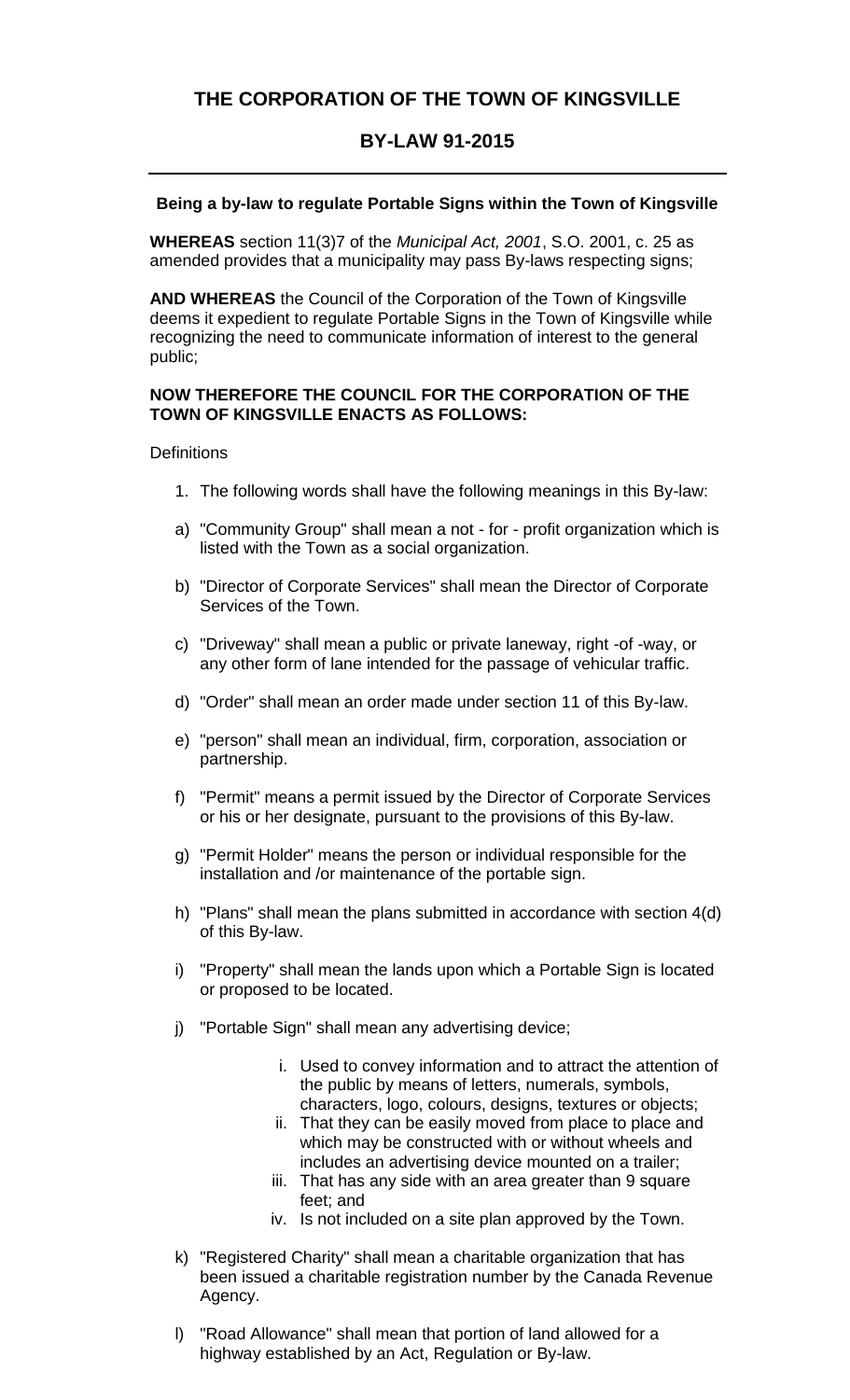- m) "Site Visibility Triangle" shall mean the triangular space at intersecting streets or driveways, which triangular space shall be measured at a distance of not less than 9.1 m (30 ft.) in both directions from the point of intersection measured along the lot line formed between a street or driveway. Where the intersection is formed between a street and driveway the distance shall be measured along the intersecting lot line and edge of the driveway. (for clarification see Appendix "A ")
- n) "Site Plan" shall mean a document, including associated drawings, reviewed and approved by the Town. Said site plan shall be registered on the title of a property or properties and must include all buildings and structures to be erected and the location of all above ground facilities and works to be provided in conjunction with said buildings and structures.
- o) "Town" shall mean The Corporation of the Town of Kingsville.

## **Scope**

2. All Portable Signs erected, placed, or displayed with a Permit shall be erected, placed, or displayed in accordance with the provisions of this By-law.

### **Permit**

- 3. No person shall erect, place, display, or cause to be erected, placed or displayed any Portable Sign on any Property within the geographical boundaries of the Town without a Permit, issued pursuant to this Bylaw.
- 4. A person shall obtain a Permit application from the Director of Corporate Services by submitting the required application and supporting documents.
- 5. The person applying for the Permit is responsible to ensure that the Portable Sign and its placement complies with all other relevant laws, regulations or policies of other entities with jurisdiction over adjacent road allowances.
- 6. The fee for the issuance of a Permit shall be as established by the Town Fees and Charges By-law, which fee shall be non-refundable.
- 7. A Permit shall be valid for a thirty (30) day period.
- 8. No person shall erect, place, or display a portable sign for a time period exceeding sixty (60) days in a calendar year.
- 9. A Permit shall not be issued to a person if a Permit has been issued to that person in the previous sixty (60) days.

10.

- a. In addition to all other requirements of this by-law any Property with frontage on a County Road may be subject to additional permitting requirements from the County of Essex. If a permit is required from the County, that permit must be submitted with the Permit application.
- b. In addition to all other requirements of this by-law any property with frontage on a Provincial Highway and within the Ministry of Transportation's (MTO) Permit Control Area will be required to obtain the necessary MTO permits in conjunction with the Town Permit and provide a copy of the MTO permit to the Director of Corporate Services.

## **Specifications**

11.A Portable Sign shall: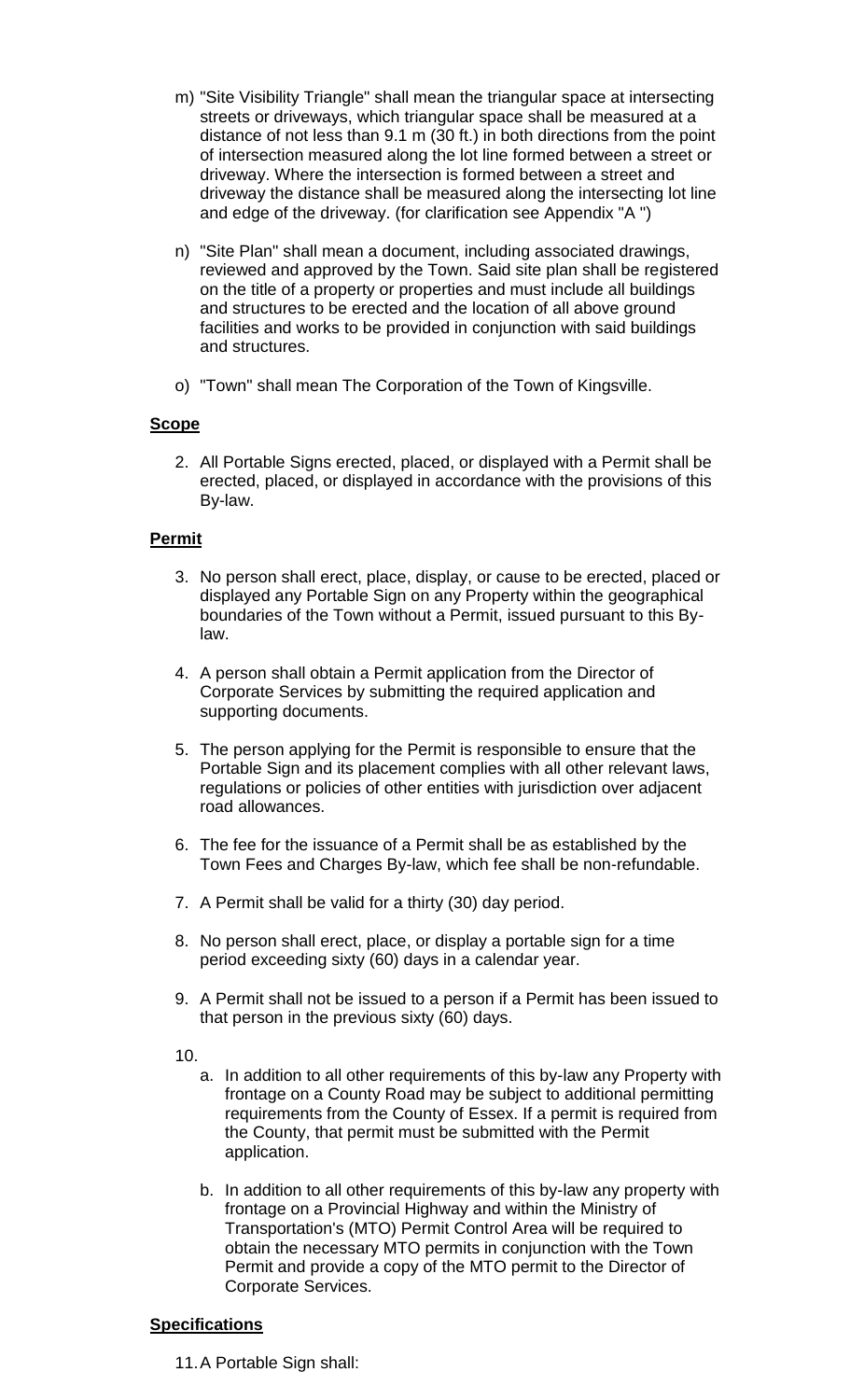- a. Display the name, address & telephone number of the owner of the Portable Sign;
- b. Only be located in a commercial, industrial, institutional or agricultural zone;
- c. Not have any side with an area greater than 3.7 sq. m (40 sq. ft.);
- d. Not exceed 2.4 m (8 ft.) in height measured from ground level to the top of the Portable Sign;
- e. Not display a message or advertisement in respect of any person, business, activity or event or thing which is located, carried on, taking place, scheduled or proposed to take place outside of the geographic boundaries of the Town;
- f. Not be illuminated in any way;
- g. Not be located on a vacant lot;
- h. Not be located within a Site Visibility Triangle;
- i. Not be located within 20 m (66 ft.) of another Portable or Permanent Sign regardless of location;
- j. Notwithstanding section 11(i) a property with more than 60 m (200 ft.) of frontage shall be limited to a maximum of 2 portable signs;
- k. Be wholly located on private property;
- l. Be located no closer than a distance equal to the width of the proposed sign from any property line, i.e. a sign 1.8 m (6 ft.) wide must be located a minimum of 1.8 m (6 ft.) from any property line;
- m. Not be located in any parking space that is required pursuant to the Town's Comprehensive Zoning By -law;
- n. Not be located in a parking aisle or laneway;
- o. Not interfere in anyway with vehicular or pedestrian traffic;
- p. Not create a safety hazard of any kind; and
- q. Display a valid Permit decal in the upper right -hand corner of the sign;

### **Maintenance**

- 12.The Permit Holder shall be responsible for all maintenance associated with the Portable Sign, which maintenance shall include:
	- a. the sign message;
	- b. the structural supports and message board;
	- c. the general overall appearance of the sign;
	- d. the general area within the sign's footprint including maintenance of grass and removal of weeds and or debris.

## **Enforcement and Penalty**

- 13.An employee or agent of the Town may enter on land of any person at any reasonable time for the purpose of carrying out an inspection to determine whether or not:
	- a. Any provision of this By-law is being complied with; or
	- b. An Order made pursuant to this By-law has been compiled with.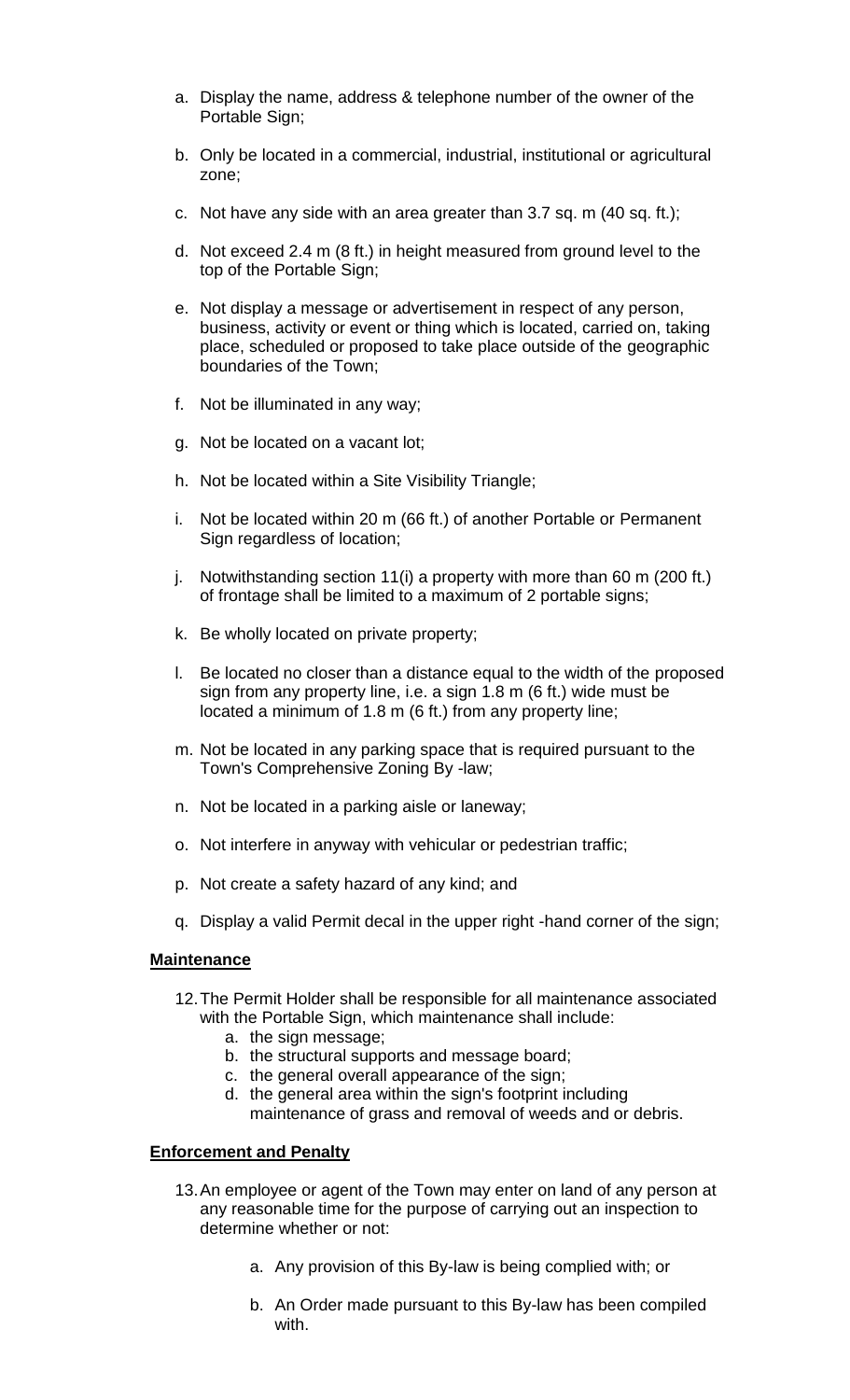- 14.Where a contravention of this By-law occurs, the Director of Corporate Services or his or her designate, may issue an Order, which Order shall state:
	- a. The particulars of the contravention;
	- b. Location of the Property on which the contravention occurred;
	- c. The work to be done to correct the contravention;
	- d. The date by which the contravention is to be corrected; and
	- e. That in the event the contravention is not corrected as required by the Order the Director of Corporate Services may cause the Portable Sign to be removed and disposed of.
- 15.An Order made under Section 14 shall be served upon the following persons as the case may be:
	- a. The Permit Holder to whom a Permit was issued;
	- b. The owner and any occupant of the Property upon which the Portable Sign is located; and
	- c. The owner of the Portable Sign.
- 16.Service of such Order shall be by way of regular or registered mail and shall be effective 5 days following the date of mailing.
- 17.If the contravention of this By-law is not corrected in accordance with the Order, or if a Portable Sign is located wholly or partly on a Road Allowance or is a hazard to public safety, the Director of Corporate Services may cause an employee or agent of the Town to enter upon the Property and correct the contravention, which correction may include the removal and disposal of the Portable Sign.
- 18.The Town may recover the costs of correcting the contravention of this By-law from any person upon whom an Order was served by adding the costs to the tax roll of that person's property and collecting them in the same manner as property taxes, or may be recovered as a debt owed by the owner of the Portable Sign.
- 19.The costs and charges incurred by the Town for removal, care and storage of the Portable Sign are a lien on the Portable Sign and such disposal and enforcement may be undertaken pursuant to the provisions of the *Repair and Storage Liens Act* R.S.O. 1990 c. R. 25.
- 20.Every person who contravenes any provision of this By-law is guilty of an offence and shall upon conviction thereof, be liable to a fine of not more than \$5,000, which fine is recoverable pursuant to the *Provincial Offences Act*, R.S.O. 1990, c. P. 33, as amended.

### **Variance**

21.Notwithstanding any other provisions of this by-law to the contrary, a property owner may submit a written request to the Director of Corporate Services to have the Chief Building Official and Manager of Planning & Development Services review and consider relief from one of more sections of this by-law if, in the opinion, of the Chief Building Official and Manager of Planning & Development Services the property owner can demonstrate that the application of one or more of the provisions of this by-law will create an undue hardship.

### **General**